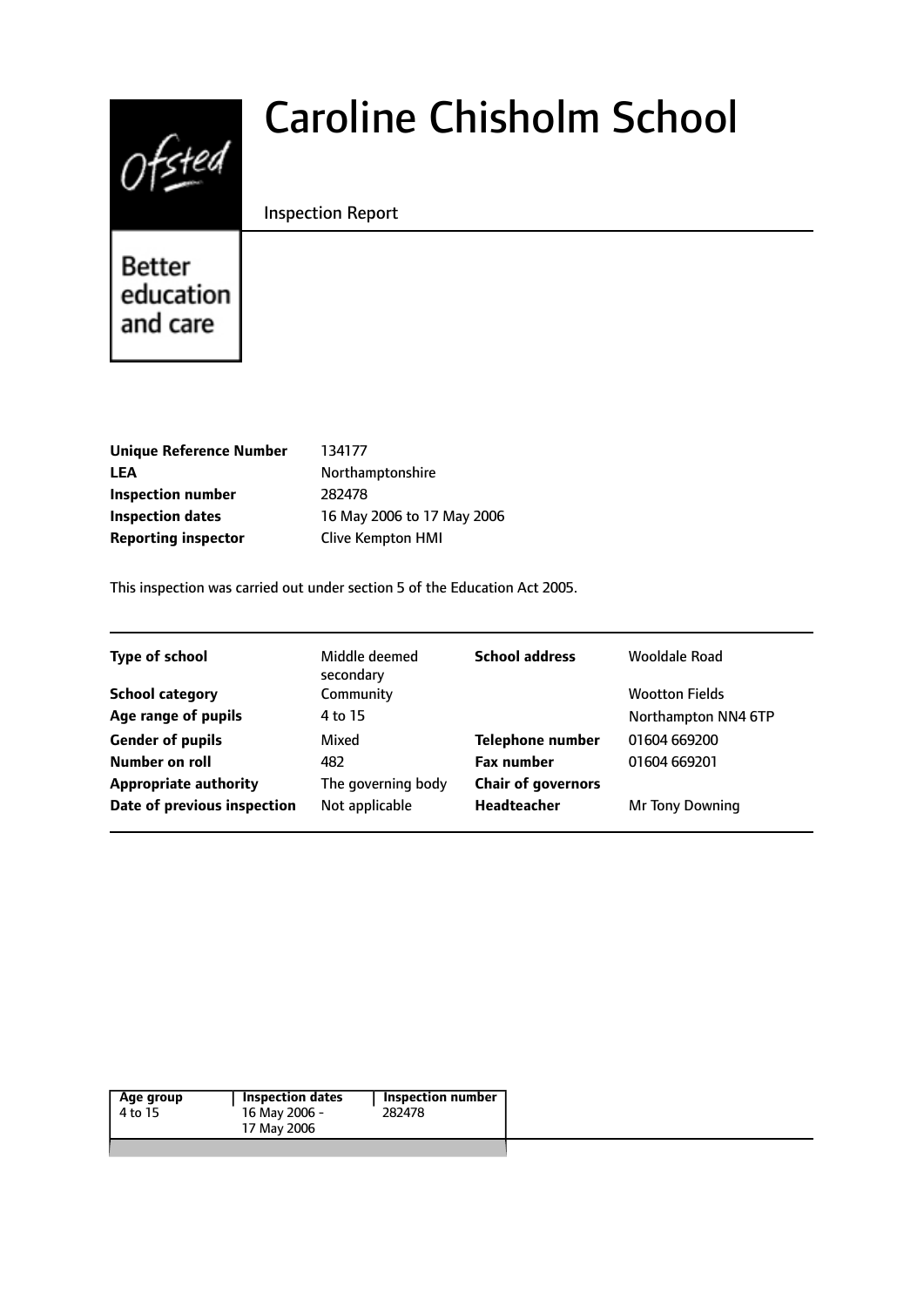© Crown copyright 2006

#### Website: www.ofsted.gov.uk

This document may be reproduced in whole or in part for non-commercial educational purposes, provided that the information quoted is reproduced without adaptation and the source and date of publication are stated.

Further copies of this report are obtainable from the school. Under the Education Act 2005, the school must provide a copy of this report free of charge to certain categories of people. A charge not exceeding the full cost of reproduction may be made for any other copies supplied.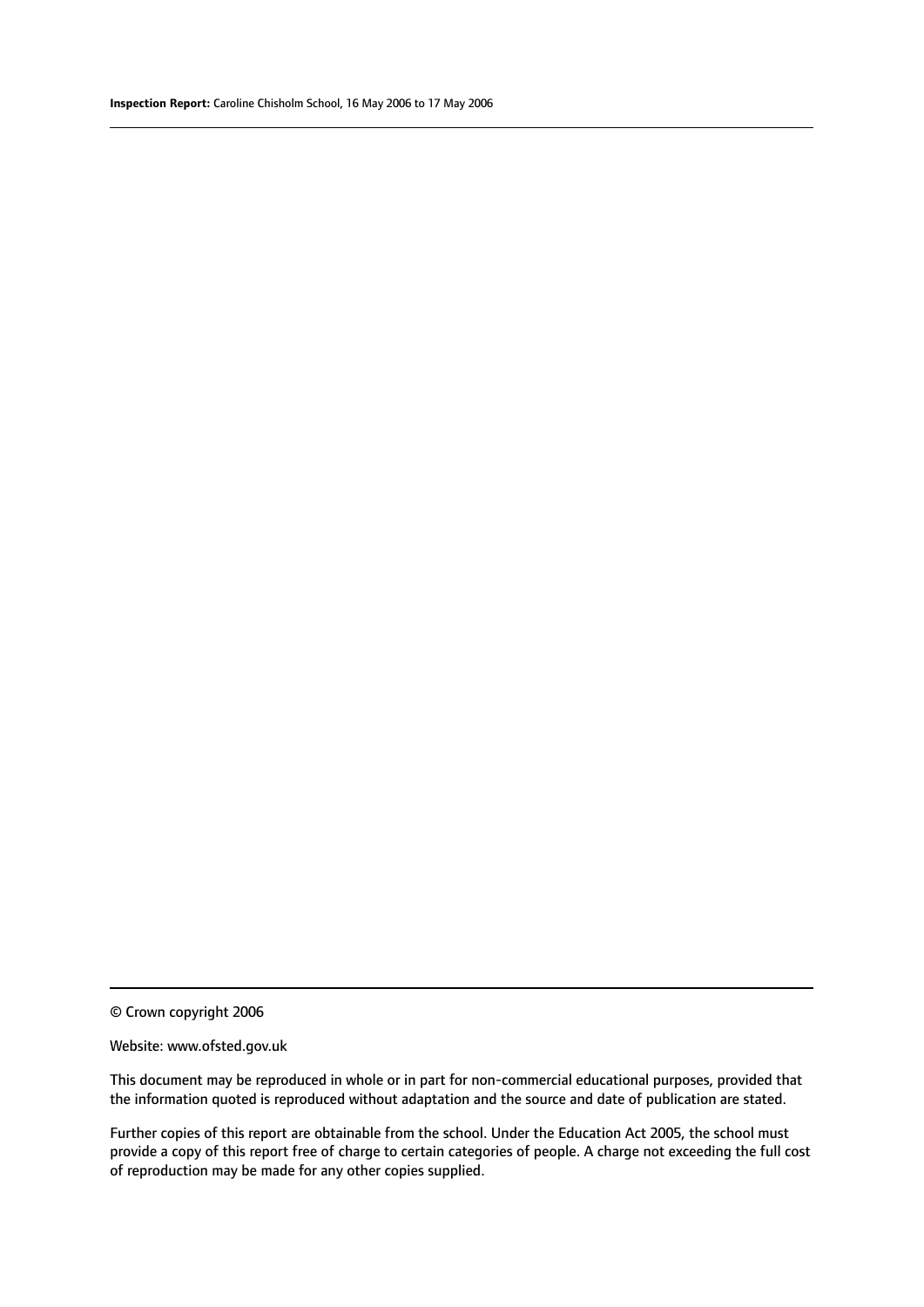# **Introduction**

The inspection was carried out by one of her Majesty's Inspectors of Schools (HMI) and two Additional Inspectors.

# **Description of the school**

Caroline Chisholm is an all-through 4–18 school for primary and secondary aged children. It opened in September 2004 in a brand new building. The school is at the heart of The Wooldale Centre for Learning, a £25m development that also incorporates a joint school and public library, nursery and extensive community facilities. There are currently students from Reception class to Year 10. When the school is full it will have approximately 1700 students. The school is a Business and Enterprise specialist school. The school's secondary phase has special provision for children with Asperger's Syndrome or autism. These children are part of the whole-school community and join in lessons with everyone else.

## **Key for inspection grades**

| Grade 1 | Outstanding  |
|---------|--------------|
| Grade 2 | Good         |
| Grade 3 | Satisfactory |
| Grade 4 | Inadequate   |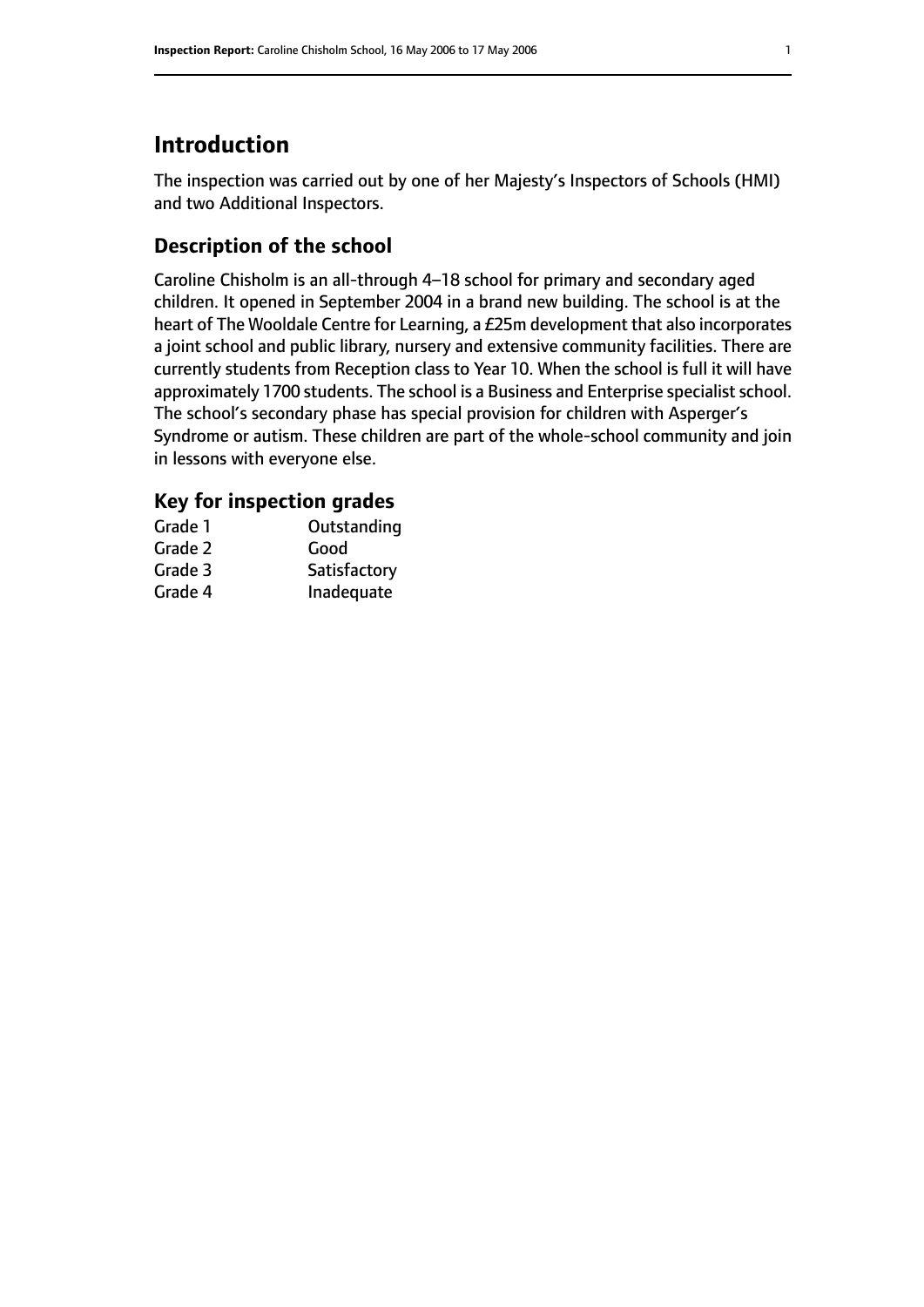# **Overall effectiveness of the school**

#### **Grade: 2**

Caroline Chisholm is a good school with many outstanding features, a view shared by parents and reflected in the school's self-evaluation. Outstanding features such as the quality and standards in the Foundation Stage, the progress made by pupils with a statement of autism or Asperger's Syndrome, the behaviour and attitudes of all pupils, and the personal development and well-being of pupils make Caroline Chisholm a unique school. The school has only been open for twenty months and despite the turbulence of constantly admitting new pupils, enormous strides have been made in a short space of time to make the school a centrepiece for the local community. Standards of attainment are good throughout the school and all pupils achieve well. This is because teaching is good overall, with a significant proportion that is outstanding. Some lessons require an even stronger focus on what it is pupils are required to learn. The care, guidance and support provided are good.

Leadership and management are good across the school and outstanding in the Foundation Stage. The principal leads with vision and energy and the leadership team's commitment, dedication and sheer enthusiasm for the all-through concept of the school is tangible. They have done a tremendous amount in a short space of time. Self-evaluation and school development planning are developing well acrossthe school but require a sharper focus on how the school intends to measure the impact of its plans and actions. This is the first inspection that the new school has received. Nevertheless, evidence shows that the leadership and management of the school have a very strong capacity to continue to raise standards. The Business and Enterprise specialist school status has had an immediate impact on the ethos of the school and is visible in many aspects of the curriculum, although there is still work to do in fully embedding the aims of the initiative throughout the school and its community. The school provides very good value for money.

## **What the school should do to improve further**

•Develop consistent self-evaluation throughout the school. •Ensure all development planning has clear and measureable success criteria. •Ensure that all lessons have clear learning objectives which can be assessed.

# **Achievement and standards**

#### **Grade: 2**

Standards are above average and achievement is good throughout the school. Progress in the Foundation Stage is outstanding, resulting in children achieving very high levels at the end of the Reception Year. At the end of Key Stage 1 and Key Stage 2, the percentage of pupils achieving the expected level is well above the national average. Teachers' assessments show a similar proportion of pupils currently in Year 9 gaining Level 5, with nearly half at Level 6 and above. Recent assessments also show that a very high percentage of Year 10 pupils, the oldest in the school, are already working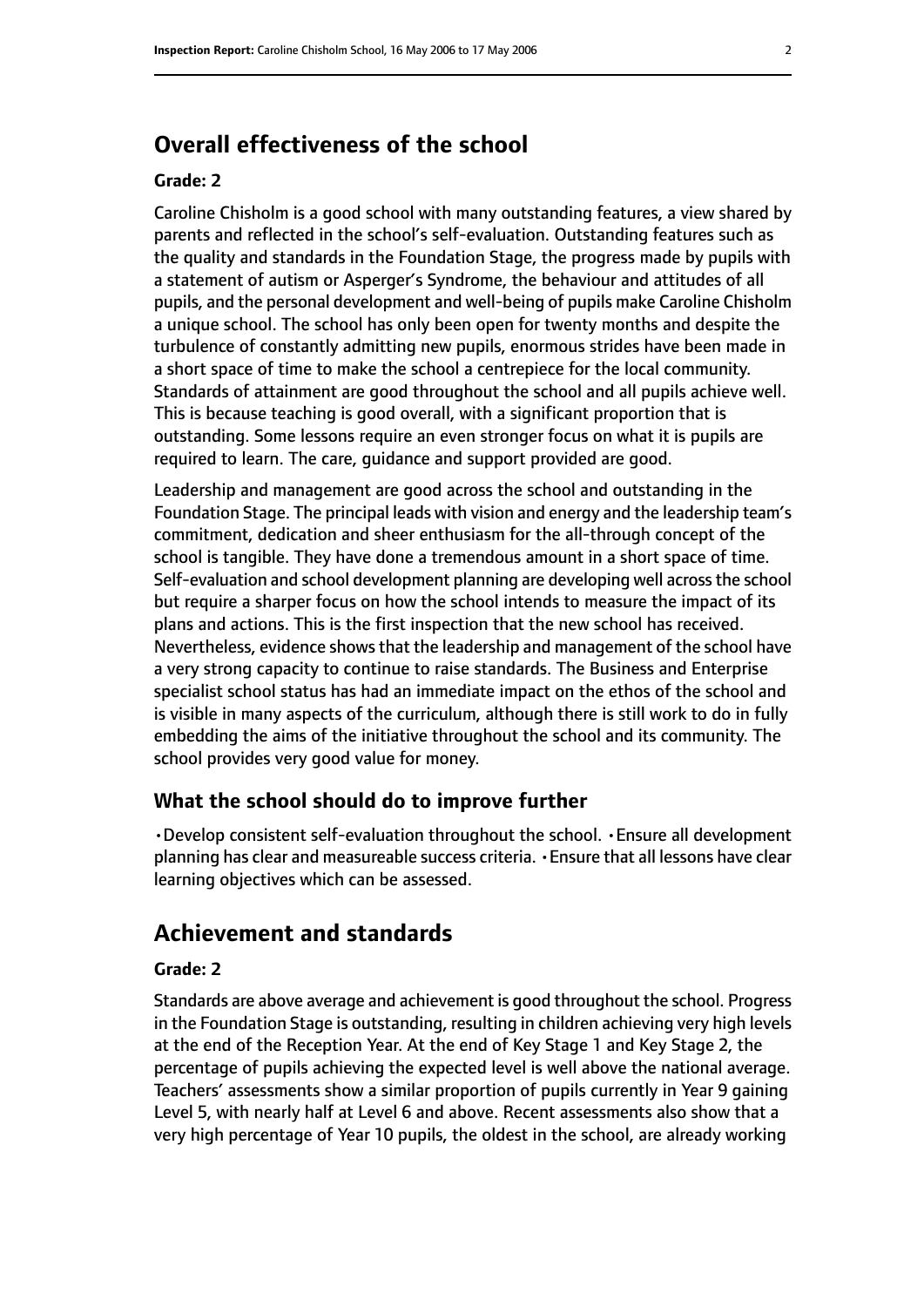at GCSE grades A\* to C. For instance, 80% gained grades at this level in the GCSE science module tests.

Overall, pupils' attainment is broadly average on entry. They make good progress throughout the school, with some doing particularly well. Pupils who have learning difficulties and disabilities are well supported and make good progress. Those with a statement for autism or Asperger's Syndrome make outstanding progress. The school's rigorous and systematic procedures for assessment and tracking pupils' progress are very effective in setting appropriately challenging targets, which most pupils meet, and in identifying pupils who need additional support. They are also effective in identifying the learning requirements of the large number of pupils entering the school throughout the school year. The testing at half-termly points is a particular strength in checking on how well pupils are doing. The school's deep commitment to raising standards is reflected in the well-focused action taken to address specific areas of underachievement. For example, the Big Writing programme is already improving writing in the primary phase.

The school's thorough analysis of results shows that it can further improve the attainment of pupils. It fully recognises, for example, the need to improve the percentage of pupils achieving the higher levels in English, mathematics and science at Key Stage 1, and in writing at Key Stage 2.

#### **Personal development and well-being**

#### **Grade: 1**

The personal development and well-being of the pupils is outstanding. The pupils enjoy all aspects of school, responding particularly positively to the high quality of teaching and learning resources. Few fall short of challenging targets and learning goals. Many recognise it as a privilege to be part of a school which offers so much. Behaviour in class and around the school is excellent in all phases. Good provision for spiritual, moral, social and cultural development is enhanced through close relationships with staff, who act as very good role models, and a well-conceived programme of assemblies and time with the class teacher. Oppressive behaviour and bullying is very rare. Pupils' attendance and punctuality to lessons is good. The high level of integration and acceptance of pupils with learning difficulties and disabilities and other groups of vulnerable students is particularly impressive. This ethos of tolerance and maturity pervades the whole-school community.

Pupils are well aware of issues concerning their health and safety. They take at least two hours of physical exercise each week and many exceed this through good participation in after-school sporting activities. Girls take healthy-eating issues more seriously than boys. Business and Enterprise initiatives present pupils with a good range of inspiring opportunity to understand the world of work and economic well-being. For example, in the Foundation Stage pupils sell vegetables they have grown themselves. Initiatives in the primary phase, such as understanding the nature of business letters, underpin a consistent policy of support.

Leadership roles are developing informally in other areas of the school. Some older pupils have led art and drama classes and organised school discos, and some Year 6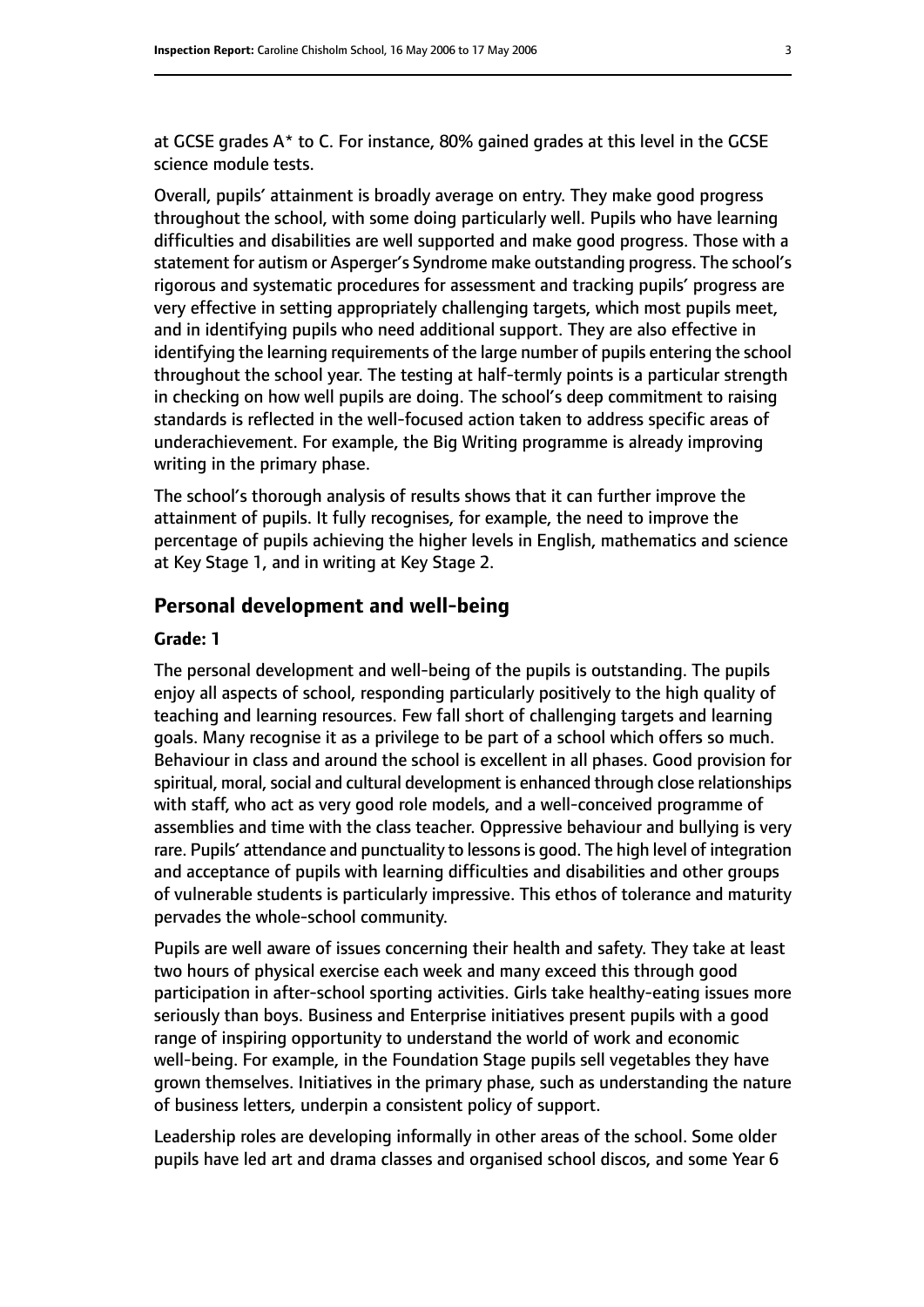pupils have acted as buddies to younger pupils. Other pupils throughout the school have had good leadership opportunities working with the business manager to source equipment suppliers, procuring orders for goods such as badges and balloons for school events, and reconciling cash following events. However, there are currently insufficient planned opportunities for pupils to take on leadership roles and responsibilities.

Pupils make a very good contribution to the school community. For example, teamwork in class, cross-phase arts productions, a range of student-led activities (often of a charitable nature) and through the effective school council and cross-phase ECO group. Links to outside communities in the form of Rock Challenge, trips abroad and support in primary schools are becoming increasingly established.

# **Quality of provision**

## **Teaching and learning**

#### **Grade: 2**

Teaching is good overall, with much that is outstanding. Learning thrives in a positive environment. Pupils respond well to teachers' high expectations. Year 6 pupils worked with great enjoyment in developing their skills in poetry writing. Learning benefits from the teachers' confident subject knowledge and expertise in matching work to pupils' learning needs. This means that pupils of all abilities are challenged. In a humanities lesson, the teacher's excellent understanding of pupils' interests and learning styles resulted in Year 10 pupils working maturely and responsibly in their discussion of racism. Planning provides for a good range of learning activities but does not always have clear learning objectives. Skilled questioning and well-planned group work encourage all pupils to be fully involved in their learning. Teaching assistants are highly effective and resources, including information and communication technology (ICT), are well deployed. The use of interactive whiteboards and PowerPoint presentations significantly enhances learning. Pupils' work is mostly marked regularly but marking varies in the extent to which it provides guidance for improvement.

## **Curriculum and other activities**

#### **Grade: 2**

The curriculum is good overall. It is outstanding in the Foundation Stage and primary phase. Planning in both of these phases is imaginative and clearly focused on enjoyable learning and high achievement. Learning is enhanced through its links to themes, which enables skills and knowledge to be transferred between subjects. Special timetable arrangements enable all pupils in the primary phase to join in the study of a particular theme for a whole week. For example, during the Big World Week, all pupils were engaged in studying geography. The school is keenly aware of the importance of matching courses to pupils' interests and needs, and plans meticulously to this end. The Key Stage 4 curriculum, currently just Year 10, provides good opportunities for personal development and work-related courses. Planning for the further development of these programmes is well advanced. Good provision is made for pupils with learning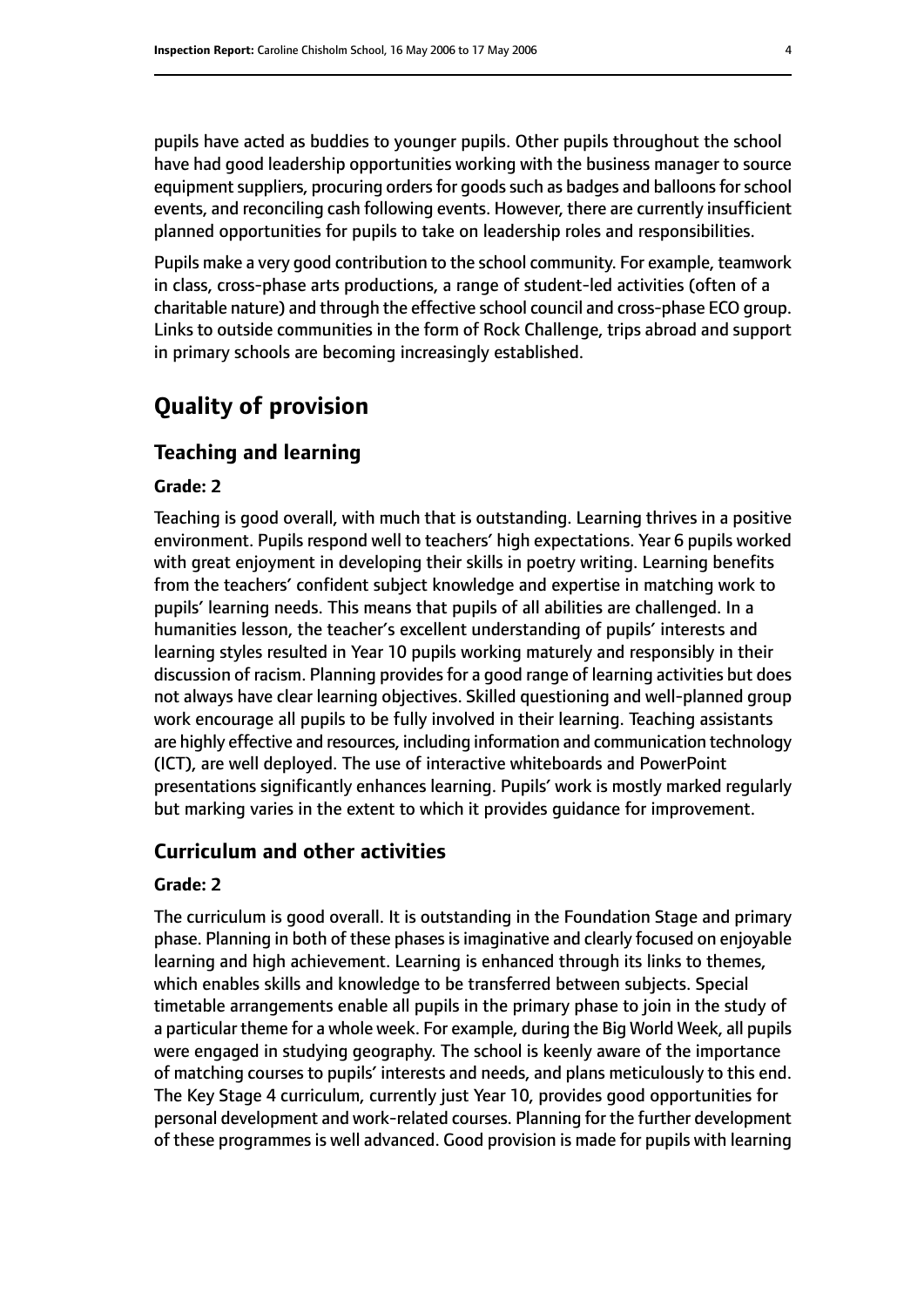difficulties and disabilities. The school's Specialist Business and Enterprise status enhances learning in many subjects, and provides the means for forging closer links with the community. The good provision for literacy, numeracy and ICT helps pupils to be well prepared for their future, and education for health and safety is good. Pupils appreciate the developing range of clubs and enrichment activities.

#### **Care, guidance and support**

#### **Grade: 2**

The care, guidance and support for pupils throughout the school are good, with outstanding features. Pupils remark on how safe and free from harassment they feel, because of the excellent relationships they have with all staff. Arrangements for child protection and arrangements for risk assessment are also good. Care for pupils with learning difficulties and disabilities is particularly good, with careful record-keeping, review and collaboration with external agencies to enable a high level of integration in the mainstream. Care overall is outstanding. Robust procedures for induction and transfer of new pupils, including those entering mid-year, help pupils to settle well. Good advice is given about options courses in Year 10. Pupils' targets are challenging, yet realistic, based on effective assessment of pupils' potential. Underperformance is picked up quickly and catch-up sessions target those pupils needing extra support. A range of good contacts in industry through Business and Enterprise status secures a developing awareness of career options for pupils.

# **Leadership and management**

#### **Grade: 2**

The overall quality of leadership and management across the school is good. It is outstanding in the Foundation Stage because of clarity of vision, high expectations and strong focus on monitoring and evaluation. The principal and his dedicated leadership team have worked with great enthusiasm and commitment to create a unique school, appointing high quality staff to a very well-resourced new building. The two vice principals have provided outstanding support to the principal in creating such an effective school. They are all good role models for other staff and have driven the concept of the all-through school with energy and vision. They have achieved a lot in a short space of time.

Self-evaluation strategies are developing across the school, although the middle managers and governors, whilst involved in discussions, have not yet been sufficiently involved in the whole process. School development planning is detailed and extensive as the school grows, especially as Year 11 and the sixth form are still to be phased in. However, there is insufficient focus on success criteria within the school development plan for the school to be able to gauge the impact of its actions. Middle managers are held to account for standards within their subject areas through a regular cycle of performance review. They regularly monitor the teaching of staff in their departments and use monitoring information for departmental development. For example, one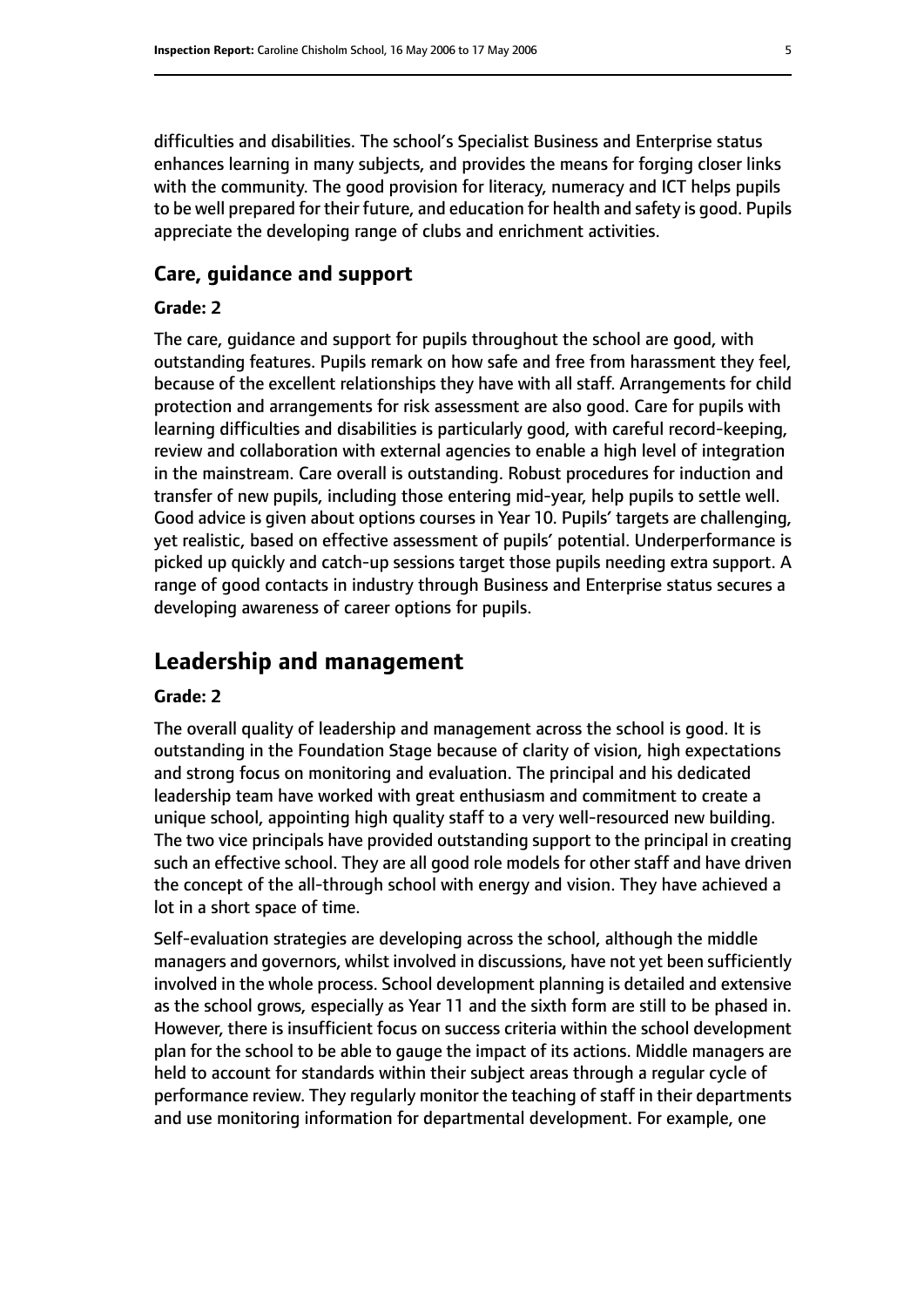subject leader focused a departmental training session on moderating pupils' work across the department following classroom observations.

Governance is good. The dynamic chair of governors challenges the leadership of the school and holds them to account, ensuring they explain and justify their direction. Governors have been tremendously supportive throughout the setting up of the new school, although to date there has been limited involvement in the actual formulation and writing of the school's self-evaluation. They ensure the school meets statutory requirements.

Parents are positive about the new school and hold it in high esteem. The school has taken account of parents' views through a questionnaire and this has resulted in improved communication with parents of secondary aged pupils through a regular newsletter. External professional bodies and sponsors are proud to be involved with the school and speak highly of its unique vision and direction as well as the immediate impact it has had on the local community. They are impressed with the openness of the management to new ideas and their willingness to take risks.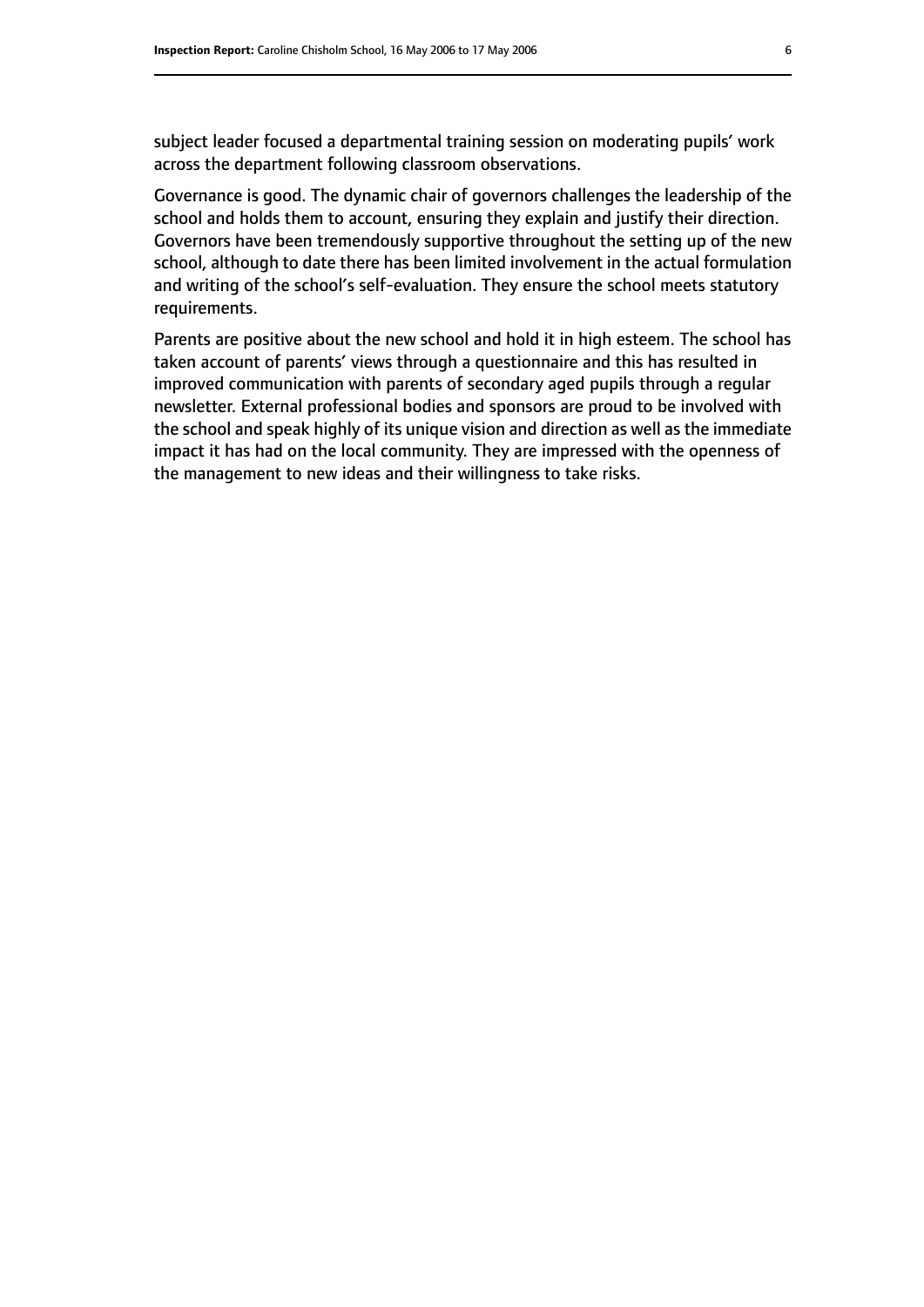**Any complaints about the inspection or the report should be made following the procedures set out inthe guidance 'Complaints about school inspection', whichis available from Ofsted's website: www.ofsted.gov.uk.**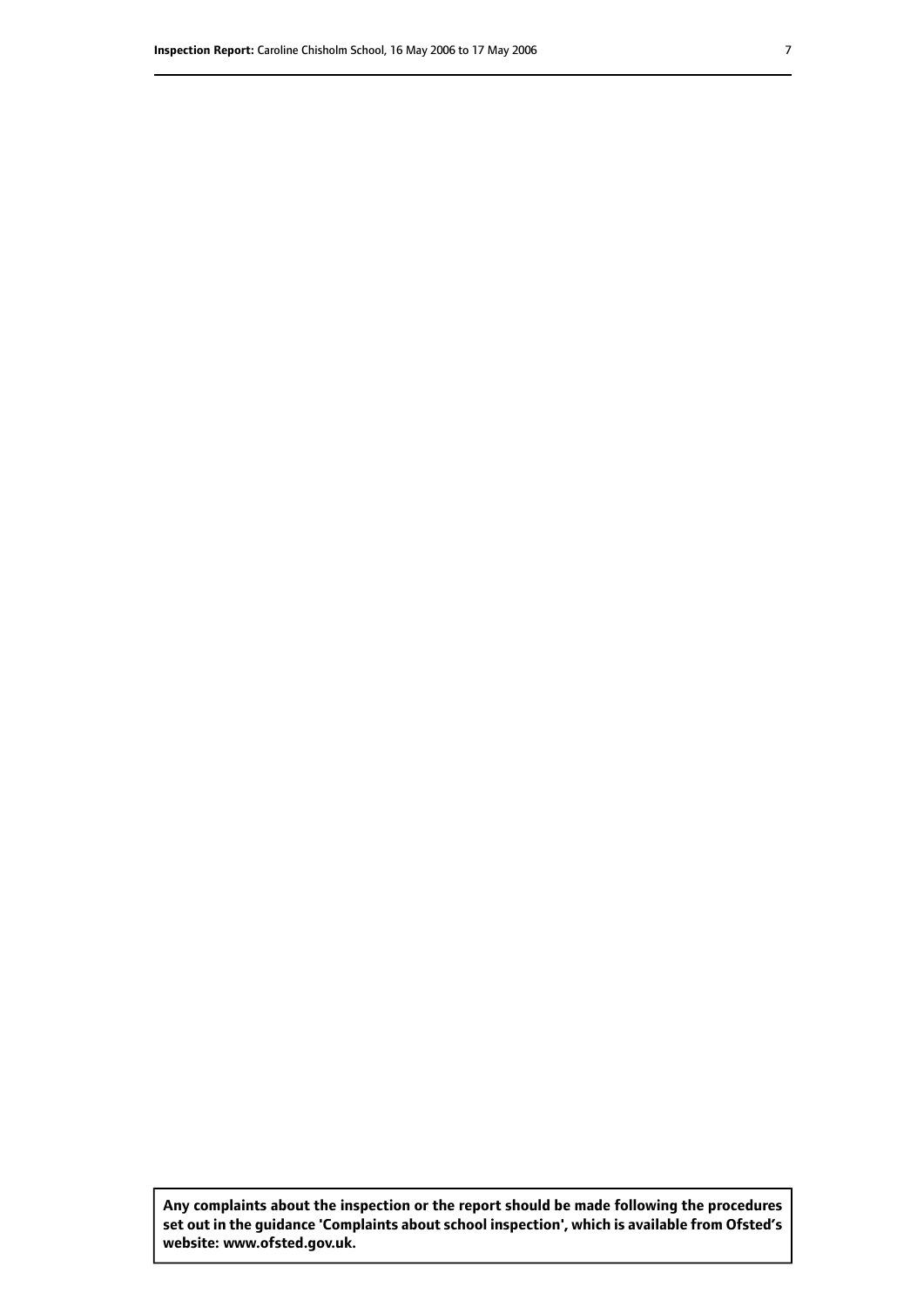# **Inspection judgements**

| Key to judgements: grade 1 is outstanding, grade 2 good, grade 3 | <b>School</b><br><b>Overall</b> | $16-19$ |
|------------------------------------------------------------------|---------------------------------|---------|
| satisfactory, and grade 4 inadequate                             |                                 |         |

#### **Overall effectiveness**

| How effective, efficient and inclusive is the provision of education,<br>integrated care and any extended services in meeting the needs of<br>learners? |     | NА        |
|---------------------------------------------------------------------------------------------------------------------------------------------------------|-----|-----------|
| How well does the school work in partnership with others to promote<br>learners' well-being?                                                            |     | NА        |
| The quality and standards in foundation stage                                                                                                           |     | <b>NA</b> |
| The effectiveness of the school's self-evaluation                                                                                                       |     | ΝA        |
| The capacity to make any necessary improvements                                                                                                         | Yes | NА        |
| Effective steps have been taken to promote improvement since the last<br>inspection                                                                     | ΝA  | <b>NA</b> |

#### **Achievement and standards**

| How well do learners achieve?                                                                               | ΝA        |
|-------------------------------------------------------------------------------------------------------------|-----------|
| The standards <sup>1</sup> reached by learners                                                              | NА        |
| How well learners make progress, taking account of any significant variations<br>between groups of learners | <b>NA</b> |
| How well learners with learning difficulties and disabilities make progress                                 | <b>NA</b> |

#### **Personal development and well-being**

| How good is the overall personal development and well-being of the<br>learners?                                  | ΝA        |
|------------------------------------------------------------------------------------------------------------------|-----------|
| The extent of learners' spiritual, moral, social and cultural development                                        | <b>NA</b> |
| The behaviour of learners                                                                                        | <b>NA</b> |
| The attendance of learners                                                                                       | <b>NA</b> |
| How well learners enjoy their education                                                                          | <b>NA</b> |
| The extent to which learners adopt safe practices                                                                | <b>NA</b> |
| The extent to which learners adopt healthy lifestyles                                                            | <b>NA</b> |
| The extent to which learners make a positive contribution to the community                                       | <b>NA</b> |
| How well learners develop workplace and other skills that will contribute to<br>their future economic well-being | <b>NA</b> |

## **The quality of provision**

| How effective are teaching and learning in meeting the full range of<br>the learners' needs?          | ΝA |
|-------------------------------------------------------------------------------------------------------|----|
| How well do the curriculum and other activities meet the range of<br>needs and interests of learners? | ΝA |
| How well are learners cared for, guided and supported?                                                | NА |

 $^1$  Grade 1 - Exceptionally and consistently high; Grade 2 - Generally above average with none significantly below average; Grade 3 - Broadly average; Grade 4 - Exceptionally low.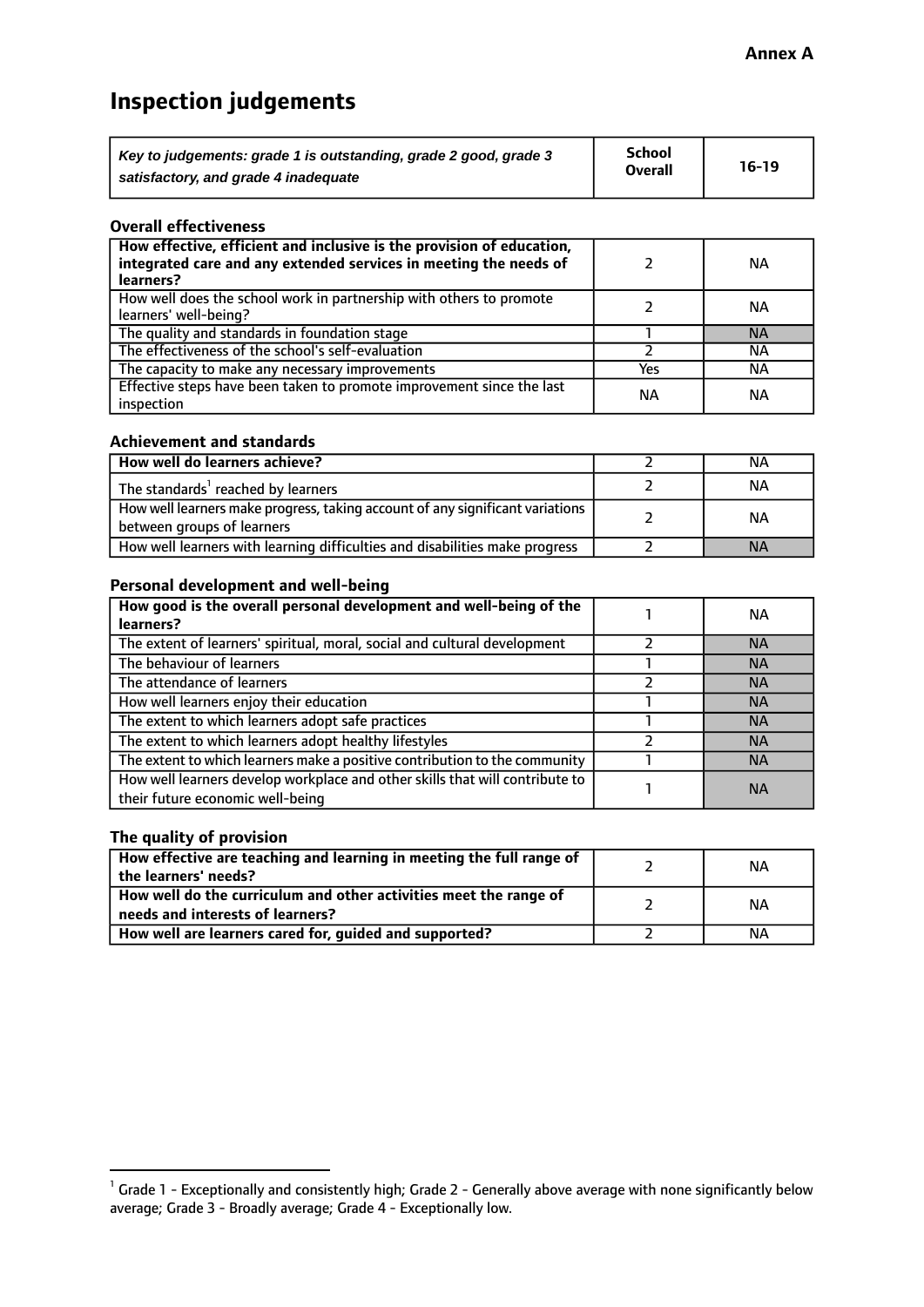# **Leadership and management**

| How effective are leadership and management in raising achievement<br>and supporting all learners?                                              |     | NA.       |
|-------------------------------------------------------------------------------------------------------------------------------------------------|-----|-----------|
| How effectively leaders and managers at all levels set clear direction leading<br>to improvement and promote high quality of care and education |     | <b>NA</b> |
| How effectively performance is monitored, evaluated and improved to meet<br>challenging targets, through quality assurance and self-review      |     | <b>NA</b> |
| How well equality of opportunity is promoted and discrimination tackled so<br>that all learners achieve as well as they can                     |     | <b>NA</b> |
| How effectively and efficiently resources are deployed to achieve value for<br>money                                                            |     | <b>NA</b> |
| The extent to which governors and other supervisory boards discharge their<br>responsibilities                                                  |     | <b>NA</b> |
| The adequacy and suitability of staff to ensure that learners are protected                                                                     | Yes | <b>NA</b> |

| The extent to which schools enable learners to be healthy                                     |            |  |
|-----------------------------------------------------------------------------------------------|------------|--|
| Learners are encouraged and enabled to eat and drink healthily                                | Yes        |  |
| Learners are encouraged and enabled to take regular exercise                                  | <b>Yes</b> |  |
| Learners are discouraged from smoking and substance abuse                                     | Yes        |  |
| Learners are educated about sexual health                                                     | Yes        |  |
| The extent to which providers ensure that learners stay safe                                  |            |  |
| Procedures for safequarding learners meet current government requirements                     | Yes        |  |
| Risk assessment procedures and related staff training are in place                            | Yes        |  |
| Action is taken to reduce anti-social behaviour, such as bullying and racism                  | <b>Yes</b> |  |
| Learners are taught about key risks and how to deal with them                                 | Yes        |  |
| The extent to which learners make a positive contribution                                     |            |  |
| Learners are helped to develop stable, positive relationships                                 | Yes        |  |
| Learners, individually and collectively, participate in making decisions that affect them     | Yes        |  |
| Learners are encouraged to initiate, participate in and manage activities in school and the   | <b>Yes</b> |  |
| wider community                                                                               |            |  |
| The extent to which schools enable learners to achieve economic well-being                    |            |  |
| There is provision to promote learners' basic skills                                          | Yes        |  |
| Learners have opportunities to develop enterprise skills and work in teams                    | Yes        |  |
| Careers education and quidance is provided to all learners in key stage 3 and 4 and the sixth | Yes        |  |
| form                                                                                          |            |  |
| Education for all learners aged 14-19 provides an understanding of employment and the         | <b>Yes</b> |  |
| economy                                                                                       |            |  |